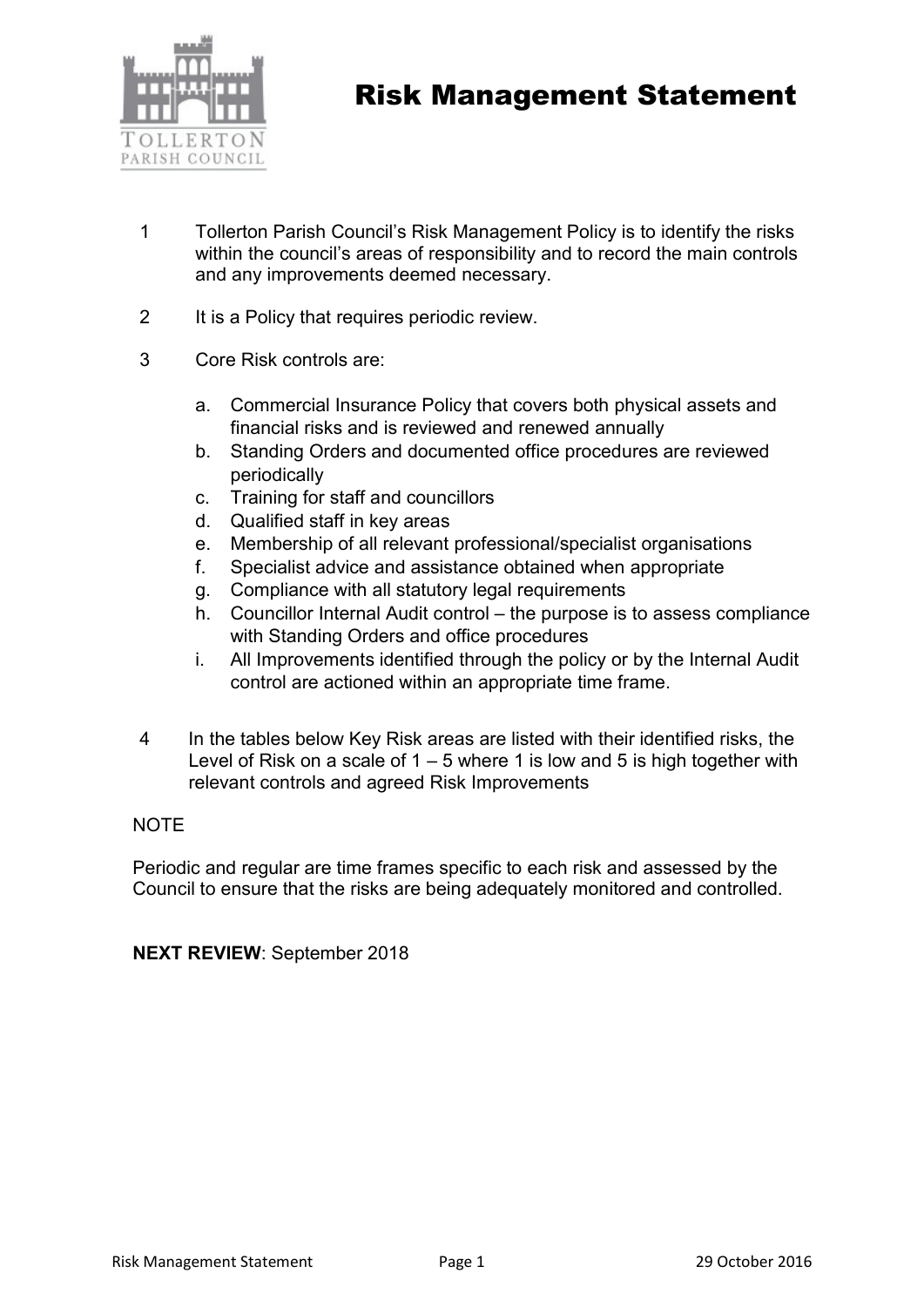

| Area                                                                   | <b>Risk</b>                  | Level | <b>Control and agreed</b>     |  |  |
|------------------------------------------------------------------------|------------------------------|-------|-------------------------------|--|--|
|                                                                        |                              |       | improvements                  |  |  |
| 1. Physical Assets - Land and buildings                                |                              |       |                               |  |  |
| <b>Buildings</b><br>40/42 Burnside Grove; Portacabin at The Open Space |                              |       |                               |  |  |
| <b>Structural</b>                                                      | Accidental or malicious      |       | Regular maintenance by        |  |  |
| damage                                                                 | damage                       |       | suitably qualified persons    |  |  |
|                                                                        | Fire/flood                   |       | Long Term Plan for            |  |  |
|                                                                        | <b>General deterioration</b> |       | refurbishments                |  |  |
| Land                                                                   |                              |       |                               |  |  |
| The Open Space, Lothian Road                                           |                              |       |                               |  |  |
| Danger to                                                              | Accidents due to physical    | 1     | Regular maintenance by        |  |  |
| users                                                                  | dangers                      |       | suitably qualified persons    |  |  |
| <b>Play equipment</b>                                                  |                              |       |                               |  |  |
| The Open Space, Lothian Road                                           |                              |       |                               |  |  |
| Danger to                                                              | Accidents due to physical    | 1     | Regular weekly safety         |  |  |
| users                                                                  | dangers                      |       | inspections by a suitably     |  |  |
|                                                                        |                              |       | qualified person              |  |  |
|                                                                        |                              |       | Closure of facilities should  |  |  |
|                                                                        |                              |       | health and safety standards   |  |  |
|                                                                        |                              |       | require this                  |  |  |
| 2. Physical Assets - Grounds machinery and other assets                |                              |       |                               |  |  |
| Out of                                                                 | Stolen or broken             | 1     | Good security                 |  |  |
| service                                                                |                              |       | Regular maintenance by a      |  |  |
|                                                                        |                              |       | suitably qualified person     |  |  |
| 3. Physical Assets - Office Equipment                                  |                              |       |                               |  |  |
| Out of                                                                 | Stolen or broken             |       | Good security                 |  |  |
| service                                                                |                              |       | Regular maintenance by a      |  |  |
|                                                                        | Corrupted or lost            | 1     | suitably qualified person     |  |  |
| <b>Office Data</b>                                                     |                              |       | Regular backup of IT data     |  |  |
| 4. Injury to Public                                                    |                              |       |                               |  |  |
| Events                                                                 | Injury while attending       | 1     | Risk analysis completed and   |  |  |
|                                                                        |                              |       | procedures followed           |  |  |
| Use of                                                                 | Injury while using           | 1     | Risk analysis completed and   |  |  |
| assets                                                                 |                              |       | procedures followed           |  |  |
| 5. Finance – Internal and External Audit                               |                              |       |                               |  |  |
| Fraud/theft                                                            | Internal and external risk   | 1     | Office procedures designed to |  |  |
|                                                                        |                              |       | ensure risks minimised        |  |  |
| Loss of                                                                | Internal and external risk   | 1     | Office procedures designed to |  |  |
| income                                                                 |                              |       | ensure risks minimised        |  |  |